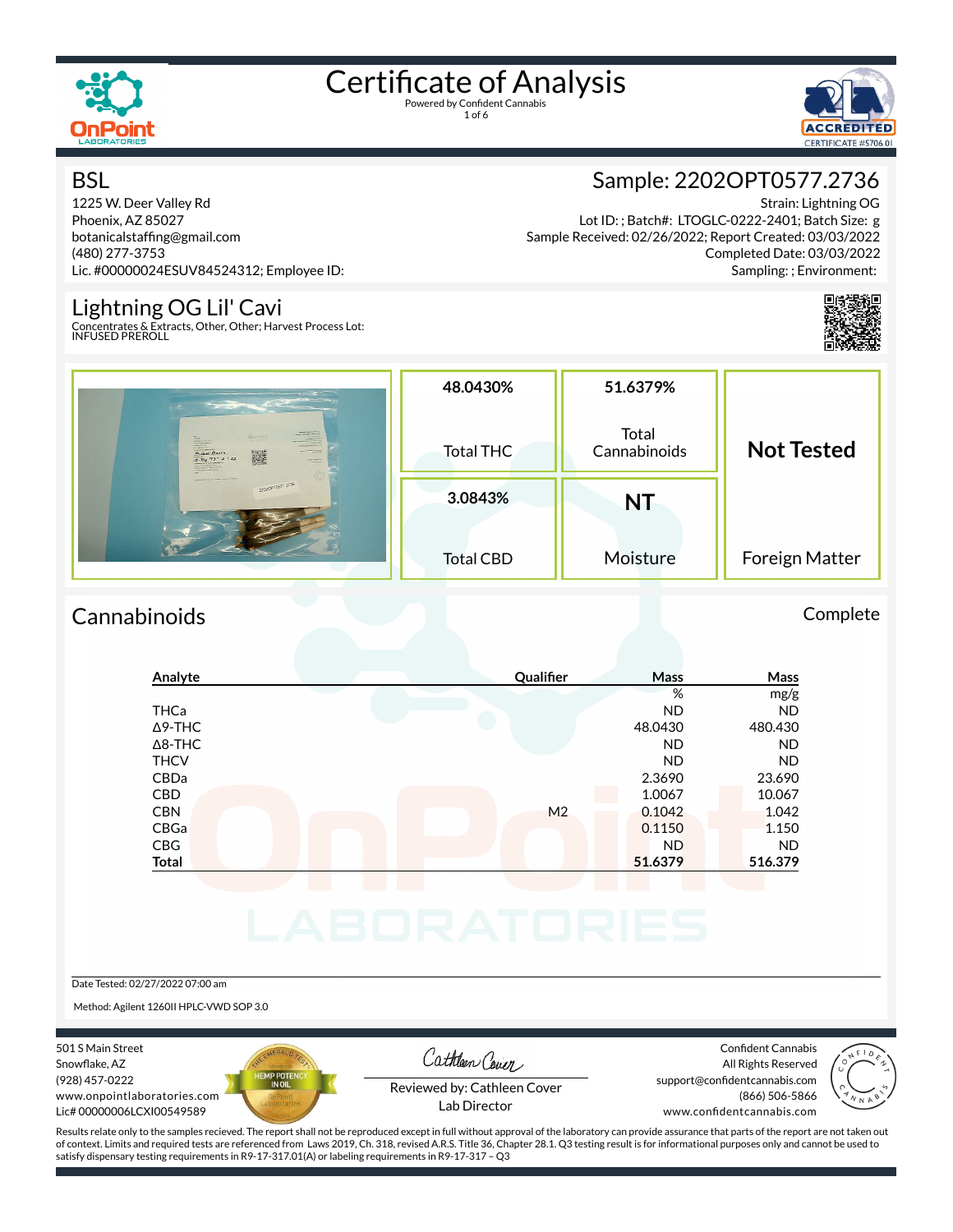

**BSL** 

# Certificate of Analysis

2 of 6



Strain: Lightning OG

Completed Date: 03/03/2022 Sampling: ; Environment:

### Sample: 2202OPT0577.2736

Lot ID: ; Batch#: LTOGLC-0222-2401; Batch Size: g

Sample Received: 02/26/2022; Report Created: 03/03/2022

1225 W. Deer Valley Rd Phoenix, AZ 85027 botanicalstafng@gmail.com (480) 277-3753 Lic. #00000024ESUV84524312; Employee ID:

#### Lightning OG Lil' Cavi

Concentrates & Extracts, Other, Other; Harvest Process Lot: INFUSED PREROLL

satisfy dispensary testing requirements in R9-17-317.01(A) or labeling requirements in R9-17-317 – Q3

#### Microbials Pass



| Analyte                                                                                                                                                                                            | Qualifier                   | Limit                          | <b>Units</b>                                         | <b>Status</b> |
|----------------------------------------------------------------------------------------------------------------------------------------------------------------------------------------------------|-----------------------------|--------------------------------|------------------------------------------------------|---------------|
|                                                                                                                                                                                                    |                             | CFU/g                          | CFU/g                                                |               |
| Aspergillus                                                                                                                                                                                        |                             | Not Detected in 1g             | <b>ND</b>                                            | Pass          |
| E. Coli<br>Salmonella                                                                                                                                                                              |                             | 100.0000<br>Not Detected in 1g | <b>ND</b><br><b>ND</b>                               | Pass<br>Pass  |
|                                                                                                                                                                                                    |                             |                                |                                                      |               |
|                                                                                                                                                                                                    |                             |                                |                                                      |               |
|                                                                                                                                                                                                    |                             |                                |                                                      |               |
|                                                                                                                                                                                                    |                             |                                |                                                      |               |
|                                                                                                                                                                                                    |                             |                                |                                                      |               |
|                                                                                                                                                                                                    |                             |                                |                                                      |               |
|                                                                                                                                                                                                    |                             |                                |                                                      |               |
|                                                                                                                                                                                                    |                             |                                |                                                      |               |
|                                                                                                                                                                                                    |                             |                                |                                                      |               |
|                                                                                                                                                                                                    |                             |                                |                                                      |               |
|                                                                                                                                                                                                    |                             |                                |                                                      |               |
|                                                                                                                                                                                                    |                             |                                |                                                      |               |
|                                                                                                                                                                                                    |                             |                                |                                                      |               |
|                                                                                                                                                                                                    |                             |                                |                                                      |               |
|                                                                                                                                                                                                    |                             |                                |                                                      |               |
|                                                                                                                                                                                                    |                             |                                |                                                      |               |
|                                                                                                                                                                                                    |                             |                                |                                                      |               |
|                                                                                                                                                                                                    |                             |                                |                                                      |               |
|                                                                                                                                                                                                    |                             |                                |                                                      |               |
|                                                                                                                                                                                                    |                             |                                |                                                      |               |
|                                                                                                                                                                                                    |                             |                                |                                                      |               |
|                                                                                                                                                                                                    | LABORATORIES                |                                |                                                      |               |
|                                                                                                                                                                                                    |                             |                                |                                                      |               |
|                                                                                                                                                                                                    |                             |                                |                                                      |               |
| Date Tested: 02/26/2022 12:00 am                                                                                                                                                                   |                             |                                |                                                      |               |
| Method: BioRad qPCR                                                                                                                                                                                |                             |                                |                                                      |               |
|                                                                                                                                                                                                    |                             |                                |                                                      |               |
| 501 S Main Street                                                                                                                                                                                  | Cathleen Cover              |                                | <b>Confident Cannabis</b>                            |               |
| Snowflake, AZ<br>MICROBIAL 2<br>SALMONELLA<br>(928) 457-0222                                                                                                                                       |                             |                                | All Rights Reserved<br>support@confidentcannabis.com |               |
| www.onpointlaboratories.com                                                                                                                                                                        | Reviewed by: Cathleen Cover |                                | (866) 506-5866                                       |               |
| Lic# 00000006LCXI00549589                                                                                                                                                                          | Lab Director                |                                | www.confidentcannabis.com                            |               |
| Results relate only to the samples recieved. The report shall not be reproduced except in full without approval of the laboratory can provide assurance that parts of the report are not taken out |                             |                                |                                                      |               |
| of context. Limits and required tests are referenced from Laws 2019, Ch. 318, revised A.R.S. Title 36, Chapter 28.1. Q3 testing result is for informational purposes only and cannot be used to    |                             |                                |                                                      |               |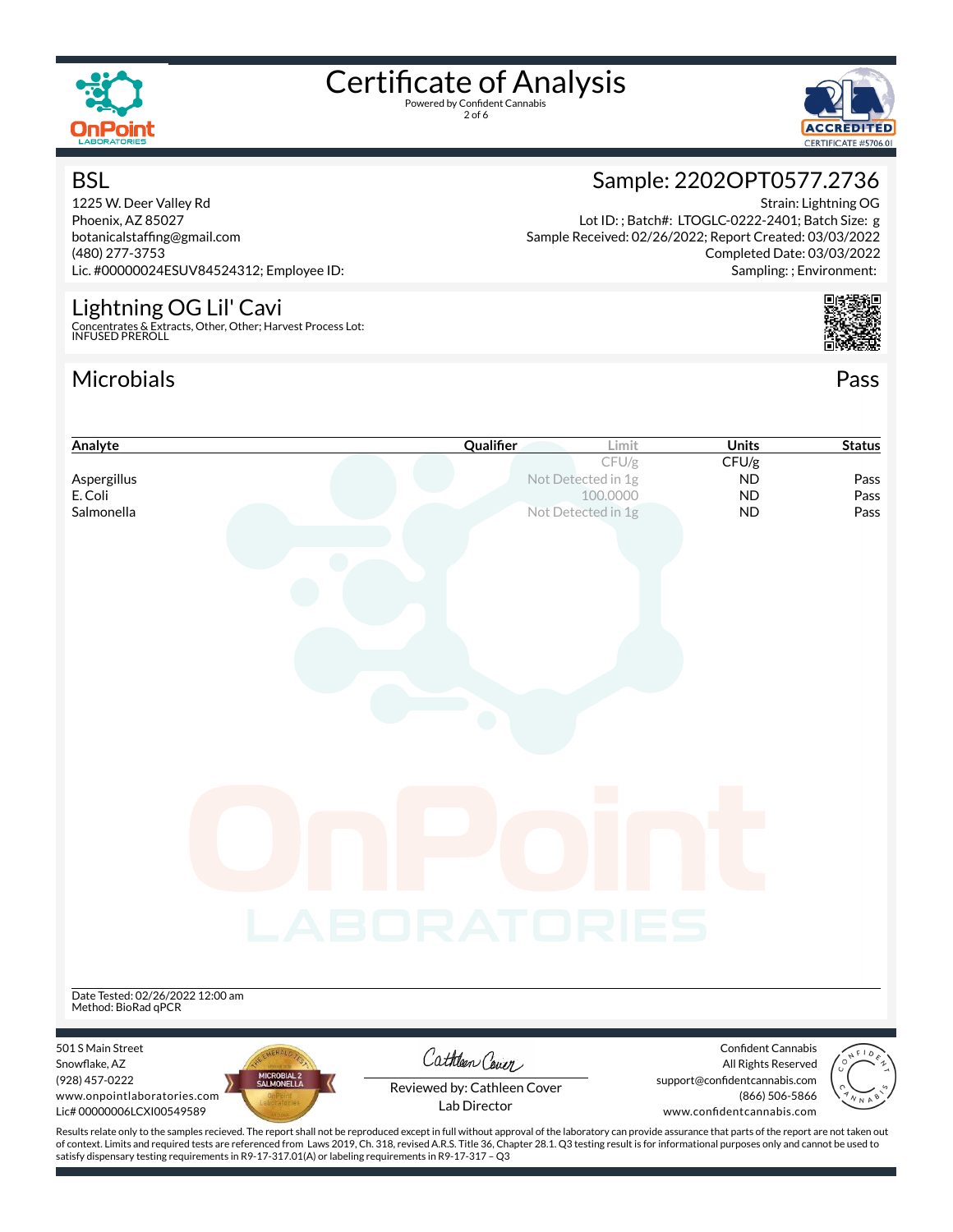

3 of 6



#### **BSL**

1225 W. Deer Valley Rd Phoenix, AZ 85027 botanicalstafng@gmail.com (480) 277-3753 Lic. #00000024ESUV84524312; Employee ID:

#### Lightning OG Lil' Cavi

Concentrates & Extracts, Other, Other; Harvest Process Lot: INFUSED PREROLL

#### Mycotoxins Pass

### Sample: 2202OPT0577.2736

Strain: Lightning OG Lot ID: ; Batch#: LTOGLC-0222-2401; Batch Size: g Sample Received: 02/26/2022; Report Created: 03/03/2022 Completed Date: 03/03/2022 Sampling: ; Environment:



|                                  | Analyte                                 | Qualifier      | LOQ                                         | Limit              | <b>Units</b>           | <b>Status</b>                                        |  |
|----------------------------------|-----------------------------------------|----------------|---------------------------------------------|--------------------|------------------------|------------------------------------------------------|--|
|                                  |                                         |                | PPB                                         | PPB                | PPB                    |                                                      |  |
|                                  | Ochratoxin A<br><b>Total Aflatoxins</b> | V <sub>1</sub> | 10.0000<br>10.0000                          | 20.0000<br>20.0000 | <b>ND</b><br><b>ND</b> | Pass<br>Pass                                         |  |
|                                  |                                         |                |                                             |                    |                        |                                                      |  |
|                                  |                                         |                |                                             |                    |                        |                                                      |  |
|                                  |                                         |                |                                             |                    |                        |                                                      |  |
|                                  |                                         |                |                                             |                    |                        |                                                      |  |
|                                  |                                         |                |                                             |                    |                        |                                                      |  |
|                                  |                                         |                |                                             |                    |                        |                                                      |  |
|                                  |                                         |                |                                             |                    |                        |                                                      |  |
|                                  |                                         |                |                                             |                    |                        |                                                      |  |
|                                  |                                         |                |                                             |                    |                        |                                                      |  |
|                                  |                                         |                |                                             |                    |                        |                                                      |  |
|                                  |                                         |                |                                             |                    |                        |                                                      |  |
|                                  |                                         |                |                                             |                    |                        |                                                      |  |
|                                  |                                         |                |                                             |                    |                        |                                                      |  |
|                                  |                                         |                |                                             |                    |                        |                                                      |  |
|                                  |                                         |                |                                             |                    |                        |                                                      |  |
|                                  |                                         |                |                                             |                    |                        |                                                      |  |
|                                  |                                         |                |                                             |                    |                        |                                                      |  |
|                                  |                                         |                |                                             |                    |                        |                                                      |  |
|                                  |                                         |                |                                             |                    |                        |                                                      |  |
|                                  |                                         |                |                                             |                    |                        |                                                      |  |
|                                  |                                         |                |                                             |                    |                        |                                                      |  |
|                                  |                                         | LABORATORIES   |                                             |                    |                        |                                                      |  |
|                                  |                                         |                |                                             |                    |                        |                                                      |  |
|                                  |                                         |                |                                             |                    |                        |                                                      |  |
| Date Tested: 03/01/2022 12:00 am |                                         |                |                                             |                    |                        |                                                      |  |
| Method: Agilent Ultivo LC/MS     |                                         |                |                                             |                    |                        |                                                      |  |
|                                  |                                         |                |                                             |                    |                        |                                                      |  |
| 501 S Main Street                |                                         |                | Cathleen Cover                              |                    |                        | Confident Cannabis                                   |  |
| Snowflake, AZ<br>(928) 457-0222  | <b>MYCOTOXINS</b>                       |                |                                             |                    |                        | All Rights Reserved<br>support@confidentcannabis.com |  |
|                                  |                                         |                |                                             |                    |                        |                                                      |  |
| www.onpointlaboratories.com      |                                         |                | Reviewed by: Cathleen Cover<br>Lab Director |                    |                        | (866) 506-5866                                       |  |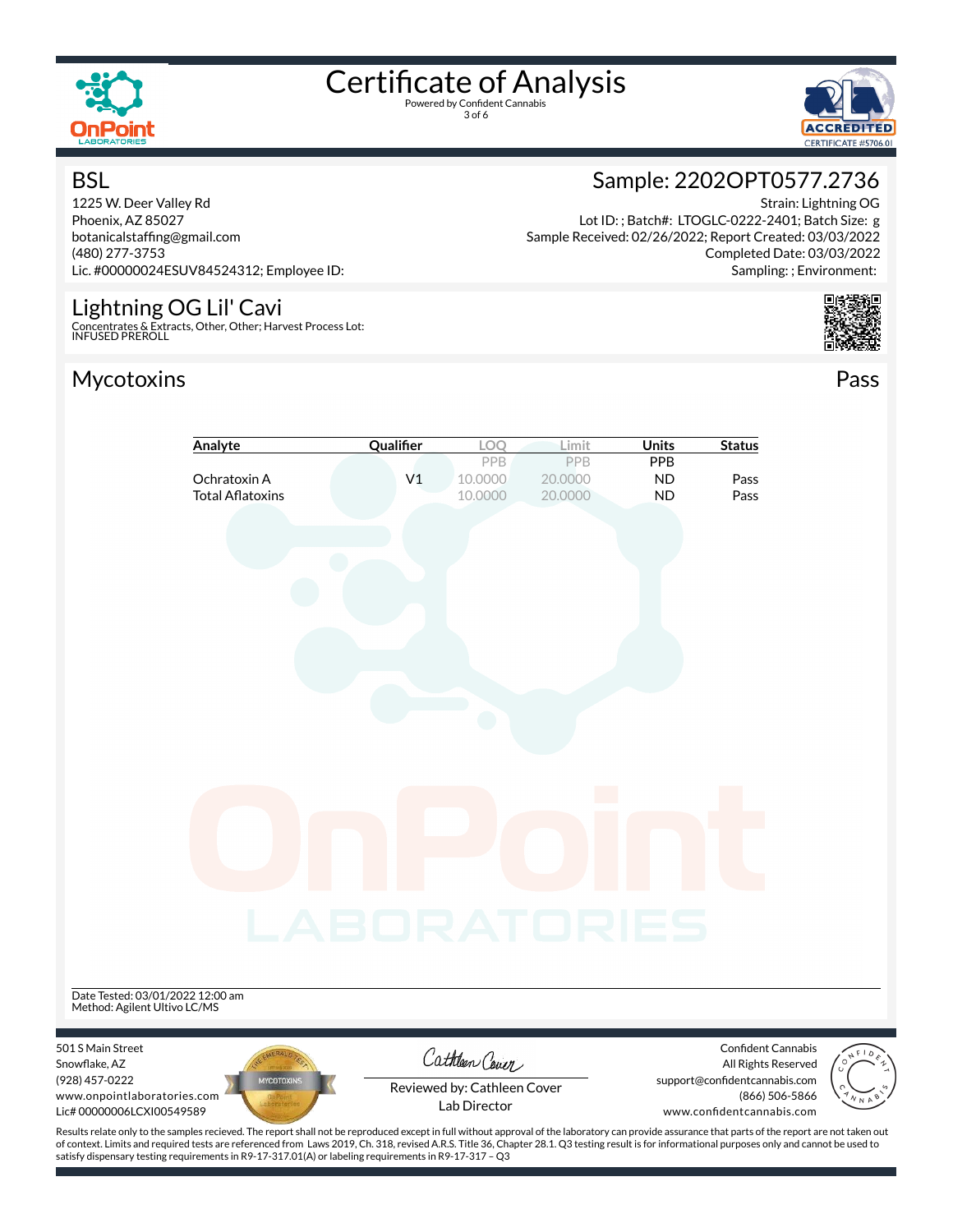

4 of 6



#### **BSL**

1225 W. Deer Valley Rd Phoenix, AZ 85027 botanicalstafng@gmail.com (480) 277-3753 Lic. #00000024ESUV84524312; Employee ID:

#### Lightning OG Lil' Cavi

Concentrates & Extracts, Other, Other; Harvest Process Lot: INFUSED PREROLL

#### Heavy Metals **Pass**



Strain: Lightning OG Lot ID: ; Batch#: LTOGLC-0222-2401; Batch Size: g Sample Received: 02/26/2022; Report Created: 03/03/2022 Completed Date: 03/03/2022 Sampling: ; Environment:



|                                  | Analyte                     | Qualifier                                                                                                                                                                                          | Mass                                                                     | LOQ    | Limit   | <b>Status</b>                 |       |
|----------------------------------|-----------------------------|----------------------------------------------------------------------------------------------------------------------------------------------------------------------------------------------------|--------------------------------------------------------------------------|--------|---------|-------------------------------|-------|
|                                  |                             |                                                                                                                                                                                                    | <b>PPB</b>                                                               | PPB    | PPB     |                               |       |
|                                  | Arsenic                     |                                                                                                                                                                                                    | <loq< th=""><th>200.00</th><th>400.00</th><th>Pass</th><th></th></loq<>  | 200.00 | 400.00  | Pass                          |       |
|                                  | Cadmium                     |                                                                                                                                                                                                    | $<$ LOQ                                                                  | 200.00 | 400.00  | Pass                          |       |
|                                  | Lead                        |                                                                                                                                                                                                    | <loq< th=""><th>500.00</th><th>1000.00</th><th>Pass</th><th></th></loq<> | 500.00 | 1000.00 | Pass                          |       |
|                                  | Mercury                     |                                                                                                                                                                                                    | <loq< th=""><th>600.00</th><th>1200.00</th><th>Pass</th><th></th></loq<> | 600.00 | 1200.00 | Pass                          |       |
|                                  |                             |                                                                                                                                                                                                    |                                                                          |        |         |                               |       |
|                                  |                             |                                                                                                                                                                                                    |                                                                          |        |         |                               |       |
|                                  |                             |                                                                                                                                                                                                    |                                                                          |        |         |                               |       |
|                                  |                             |                                                                                                                                                                                                    |                                                                          |        |         |                               |       |
|                                  |                             |                                                                                                                                                                                                    |                                                                          |        |         |                               |       |
|                                  |                             |                                                                                                                                                                                                    |                                                                          |        |         |                               |       |
|                                  |                             |                                                                                                                                                                                                    |                                                                          |        |         |                               |       |
|                                  |                             |                                                                                                                                                                                                    |                                                                          |        |         |                               |       |
|                                  |                             |                                                                                                                                                                                                    |                                                                          |        |         |                               |       |
|                                  |                             |                                                                                                                                                                                                    |                                                                          |        |         |                               |       |
|                                  |                             |                                                                                                                                                                                                    |                                                                          |        |         |                               |       |
|                                  |                             |                                                                                                                                                                                                    |                                                                          |        |         |                               |       |
|                                  |                             |                                                                                                                                                                                                    |                                                                          |        |         |                               |       |
|                                  |                             |                                                                                                                                                                                                    |                                                                          |        |         |                               |       |
|                                  |                             |                                                                                                                                                                                                    |                                                                          |        |         |                               |       |
|                                  |                             |                                                                                                                                                                                                    |                                                                          |        |         |                               |       |
|                                  |                             |                                                                                                                                                                                                    |                                                                          |        |         |                               |       |
|                                  |                             |                                                                                                                                                                                                    |                                                                          |        |         |                               |       |
|                                  |                             |                                                                                                                                                                                                    |                                                                          |        |         |                               |       |
|                                  |                             |                                                                                                                                                                                                    |                                                                          |        |         |                               |       |
|                                  |                             | <b>LABORATORIES</b>                                                                                                                                                                                |                                                                          |        |         |                               |       |
|                                  |                             |                                                                                                                                                                                                    |                                                                          |        |         |                               |       |
|                                  |                             |                                                                                                                                                                                                    |                                                                          |        |         |                               |       |
|                                  |                             |                                                                                                                                                                                                    |                                                                          |        |         |                               |       |
| Date Tested: 02/28/2022 12:00 am |                             |                                                                                                                                                                                                    |                                                                          |        |         |                               |       |
| Method: Agilent 7800 ICP MS      |                             |                                                                                                                                                                                                    |                                                                          |        |         |                               |       |
|                                  |                             |                                                                                                                                                                                                    |                                                                          |        |         |                               |       |
| 501 S Main Street                |                             |                                                                                                                                                                                                    |                                                                          |        |         | Confident Cannabis            |       |
| Snowflake, AZ                    |                             |                                                                                                                                                                                                    | Cathleen Cover                                                           |        |         | All Rights Reserved           |       |
| (928) 457-0222                   | HEAVY METALS<br>IN HEMP OIL |                                                                                                                                                                                                    | Reviewed by: Cathleen Cover                                              |        |         | support@confidentcannabis.com |       |
| www.onpointlaboratories.com      |                             |                                                                                                                                                                                                    | Lab Director                                                             |        |         | (866) 506-5866                | N N A |
| Lic# 00000006LCXI00549589        |                             |                                                                                                                                                                                                    |                                                                          |        |         | www.confidentcannabis.com     |       |
|                                  |                             | Results relate only to the samples recieved. The report shall not be reproduced except in full without approval of the laboratory can provide assurance that parts of the report are not taken out |                                                                          |        |         |                               |       |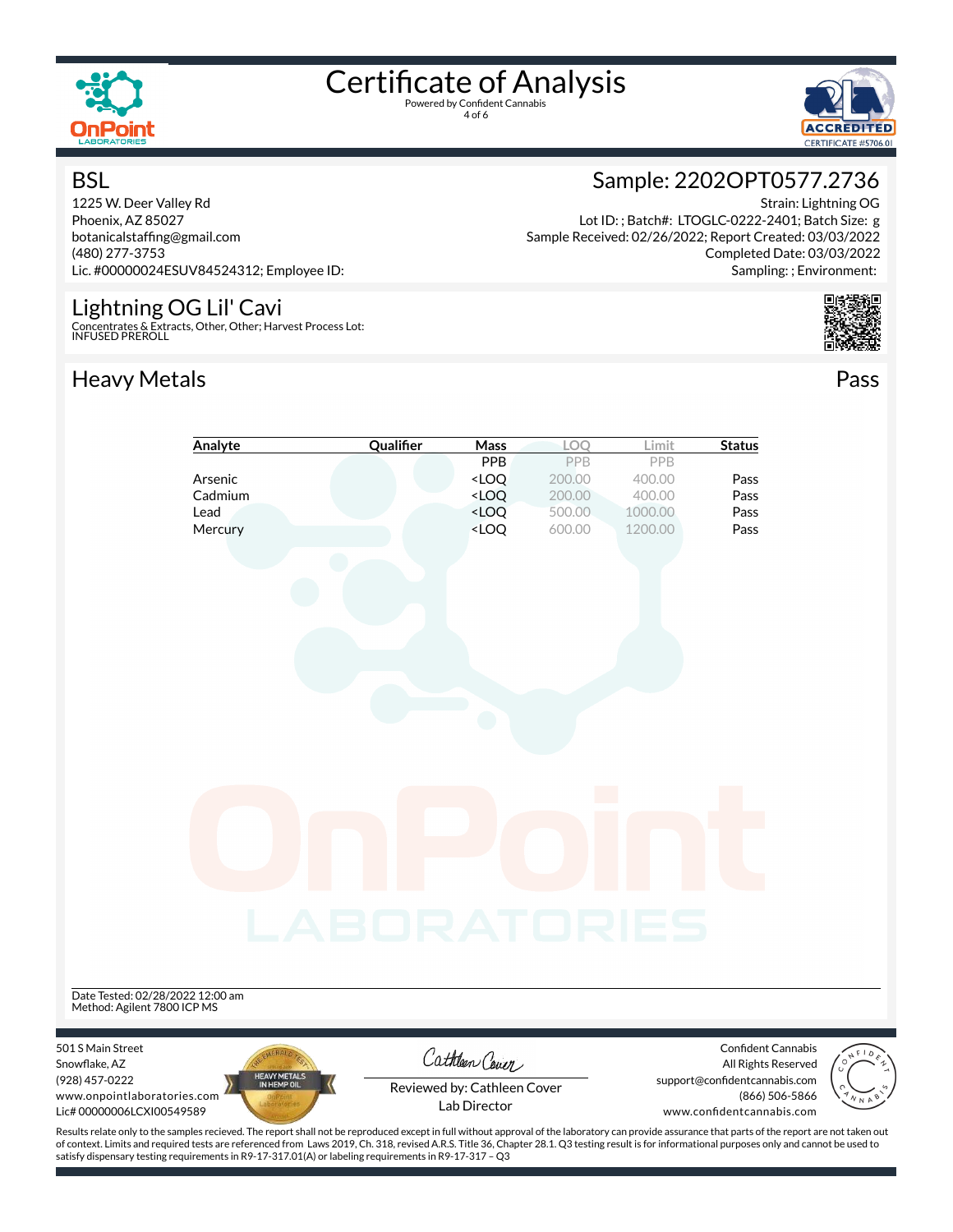



#### **BSL**

1225 W. Deer Valley Rd Phoenix, AZ 85027 botanicalstafng@gmail.com (480) 277-3753 Lic. #00000024ESUV84524312; Employee ID:

#### Lightning OG Lil' Cavi

Concentrates & Extracts, Other, Other; Harvest Process Lot: INFUSED PREROLL

| <b>Pesticides</b>   |                |            |            |            |               |                    |                |            |            |            | Pass          |
|---------------------|----------------|------------|------------|------------|---------------|--------------------|----------------|------------|------------|------------|---------------|
| Analyte             | Qualifier      | <b>LOO</b> | Limit      | Units      | <b>Status</b> | Analyte            | Qualifier      | LOO        | Limit      | Units      | <b>Status</b> |
|                     |                | <b>PPM</b> | <b>PPM</b> | <b>PPM</b> |               |                    |                | <b>PPM</b> | <b>PPM</b> | <b>PPM</b> |               |
| <b>DDVP</b>         | L1             | 0.0500     | 0.1000     | <b>ND</b>  | Pass          | Hexythiazox        | V <sub>1</sub> | 0.5000     | 1.0000     | <b>ND</b>  | Pass          |
| Abamectin           |                | 0.2500     | 0.5000     | <b>ND</b>  | Pass          | Imazalil           | V <sub>1</sub> | 0.1000     | 0.2000     | <b>ND</b>  | Pass          |
| Acephate            |                | 0.2000     | 0.4000     | <b>ND</b>  | Pass          | Imidacloprid       | V <sub>1</sub> | 0.2000     | 0.4000     | <b>ND</b>  | Pass          |
| Acequinocyl         | V <sub>1</sub> | 1.0000     | 2.0000     | <b>ND</b>  | Pass          | Kresoxim Methyl    |                | 0.2000     | 0.4000     | <b>ND</b>  | Pass          |
| Acetamiprid         |                | 0.1000     | 0.2000     | <b>ND</b>  | Pass          | Malathion          |                | 0.1000     | 0.2000     | <b>ND</b>  | Pass          |
| Aldicarb            |                | 0.2000     | 0.4000     | <b>ND</b>  | Pass          | Metalaxvl          |                | 0.1000     | 0.2000     | <b>ND</b>  | Pass          |
| Azoxystrobin        |                | 0.1000     | 0.2000     | <b>ND</b>  | Pass          | Methiocarb         |                | 0.1000     | 0.2000     | <b>ND</b>  | Pass          |
| <b>Bifenazate</b>   |                | 0.1000     | 0.2000     | <b>ND</b>  | Pass          | Methomyl           |                | 0.2000     | 0.4000     | <b>ND</b>  | Pass          |
| <b>Bifenthrin</b>   | V <sub>1</sub> | 0.1000     | 0.2000     | <b>ND</b>  | Pass          | Myclobutanil       |                | 0.1000     | 0.2000     | <b>ND</b>  | Pass          |
| <b>Boscalid</b>     |                | 0.2000     | 0.4000     | <b>ND</b>  | Pass          | Naled              |                | 0.2500     | 0.5000     | <b>ND</b>  | Pass          |
| Carbaryl            |                | 0.1000     | 0.2000     | <b>ND</b>  | Pass          | Oxamvl             |                | 0.5000     | 1.0000     | <b>ND</b>  | Pass          |
| Carbofuran          |                | 0.1000     | 0.2000     | <b>ND</b>  | Pass          | Paclobutrazol      |                | 0.2000     | 0.4000     | <b>ND</b>  | Pass          |
| Chlorantraniliprole | V <sub>1</sub> | 0.1000     | 0.2000     | <b>ND</b>  | Pass          | Permethrins        | V <sub>1</sub> | 0.1000     | 0.2000     | <b>ND</b>  | Pass          |
| Chlorfenapyr        | V <sub>1</sub> | 0.5000     | 1.0000     | <b>ND</b>  | Pass          | Phosmet            |                | 0.1000     | 0.2000     | <b>ND</b>  | Pass          |
| Chlorpyrifos        |                | 0.1000     | 0.2000     | <b>ND</b>  | Pass          | Piperonyl Butoxide |                | 1.0000     | 2.0000     | <b>ND</b>  | Pass          |
| Clofentezine        |                | 0.1000     | 0.2000     | <b>ND</b>  | Pass          | Prallethrin        |                | 0.1000     | 0.2000     | <b>ND</b>  | Pass          |
| Cyfluthrin          | V1L1           | 0.5000     | 1.0000     | ND.        | Pass          | Propiconazole      |                | 0.2000     | 0.4000     | <b>ND</b>  | Pass          |
| Cypermethrin        | V <sub>1</sub> | 0.5000     | 1.0000     | <b>ND</b>  | Pass          | Propoxur           |                | 0.1000     | 0.2000     | <b>ND</b>  | Pass          |
| Daminozide          |                | 0.5000     | 1.0000     | <b>ND</b>  | Pass          | Pyrethrins         |                | 0.5000     | 1.0000     | <b>ND</b>  | Pass          |
| Diazinon            |                | 0.1000     | 0.2000     | <b>ND</b>  | Pass          | Pyridaben          | V <sub>1</sub> | 0.1000     | 0.2000     | <b>ND</b>  | Pass          |
| Dimethoate          |                | 0.1000     | 0.2000     | <b>ND</b>  | Pass          | Spinosad           | V <sub>1</sub> | 0.1000     | 0.2000     | <b>ND</b>  | Pass          |
| Ethoprophos         |                | 0.1000     | 0.2000     | <b>ND</b>  | Pass          | Spiromesifen       |                | 0.1000     | 0.2000     | <b>ND</b>  | Pass          |
| Etofenprox          | V <sub>1</sub> | 0.2000     | 0.4000     | <b>ND</b>  | Pass          | Spirotetramat      | V <sub>1</sub> | 0.1000     | 0.2000     | <b>ND</b>  | Pass          |
| Etoxazole           |                | 0.1000     | 0.2000     | <b>ND</b>  | Pass          | Spiroxamine        | V <sub>1</sub> | 0.2000     | 0.4000     | <b>ND</b>  | Pass          |
| Fenoxycarb          | V <sub>1</sub> | 0.1000     | 0.2000     | <b>ND</b>  | Pass          | Tebuconazole       |                | 0.2000     | 0.4000     | <b>ND</b>  | Pass          |
| Fenpyroximate       | V <sub>1</sub> | 0.2000     | 0.4000     | <b>ND</b>  | Pass          | Thiacloprid        | V <sub>1</sub> | 0.1000     | 0.2000     | <b>ND</b>  | Pass          |
| Fipronil            |                | 0.2000     | 0.4000     | <b>ND</b>  | Pass          | Thiamethoxam       |                | 0.1000     | 0.2000     | <b>ND</b>  | Pass          |



Date Tested: 03/01/2022 12:00 am Method: Agilent Ultivo LC/MS

501 S Main Street Snowflake, AZ (928) 457-0222 www.onpointlaboratories.com Lic# 00000006LCXI00549589

Fludioxonil



Flonicamid 0.5000 1.0000 ND Pass

Cathleen Cover

Confident Cannabis All Rights Reserved support@confidentcannabis.com (866) 506-5866

Trifloxystrobin 0.1000 0.2000 ND Pass



Reviewed by: Cathleen Cover Lab Director

www.confidentcannabis.com

Results relate only to the samples recieved. The report shall not be reproduced except in full without approval of the laboratory can provide assurance that parts of the report are not taken out of context. Limits and required tests are referenced from Laws 2019, Ch. 318, revised A.R.S. Title 36, Chapter 28.1. Q3 testing result is for informational purposes only and cannot be used to satisfy dispensary testing requirements in R9-17-317.01(A) or labeling requirements in R9-17-317 – Q3

#### Sample: 2202OPT0577.2736

Strain: Lightning OG Lot ID: ; Batch#: LTOGLC-0222-2401; Batch Size: g Sample Received: 02/26/2022; Report Created: 03/03/2022 Completed Date: 03/03/2022 Sampling: ; Environment: